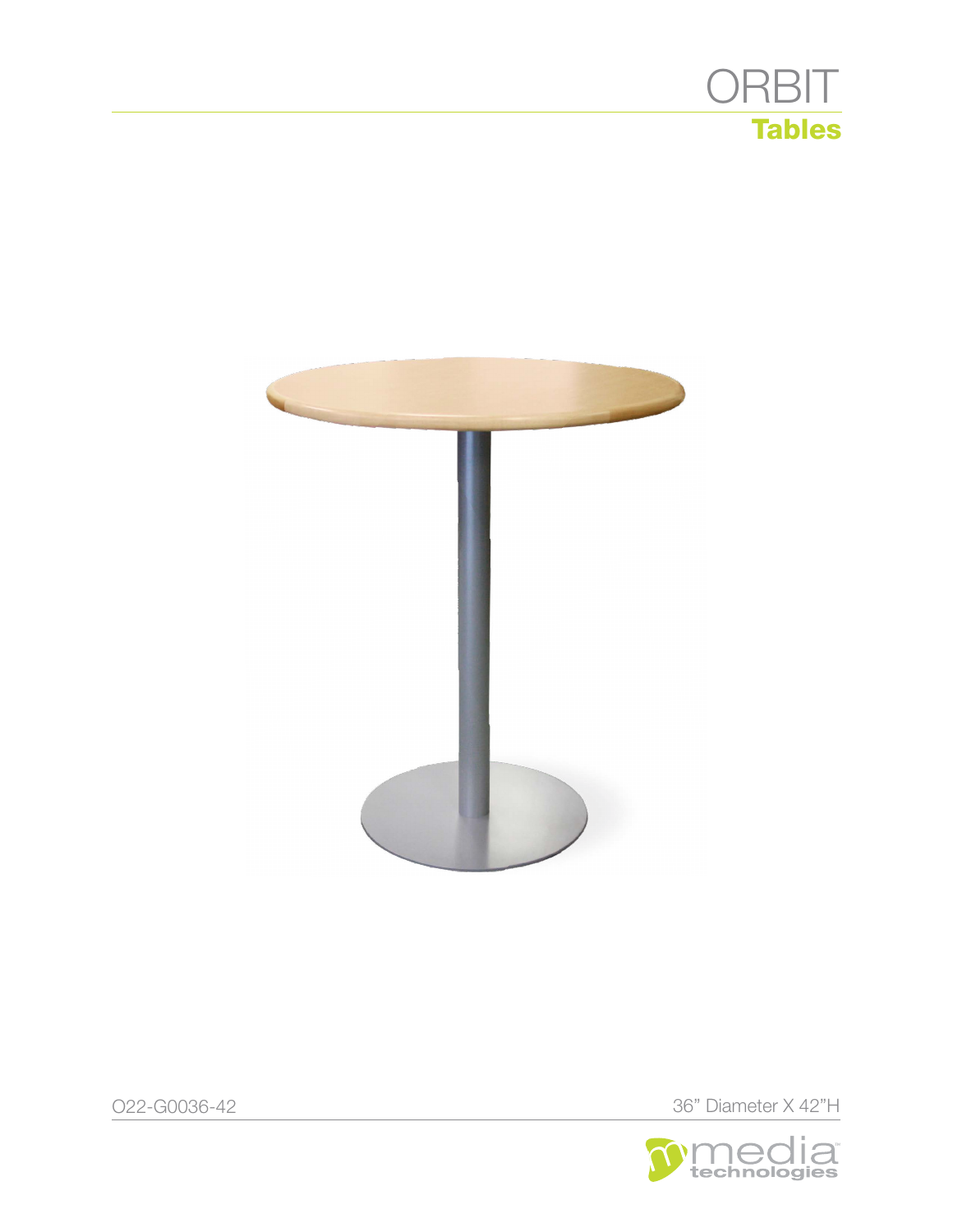## **ORBIT**



### ORBIT Single Column Base Tables

• Low profile powder coated steel disc base is fitted with mini leveling glides, sits flat on the floor and provides the stability and mobility required for a freestanding table. 3" and 6" column diameters. \**Note: 32" disc base does not include leveling glides. Leveling* 

*glides for this base are available with an upcharge.*

- • Round and square tops with high-pressure laminate work surface and several edge profiles available.
- Tables available in 29", 36" and 42" heights.
- • Square tables available with radiused corners.
- Flip top option available with single column base Orbit tables.

#### To Order, Choose Finish Selections & Options

Work surface: Choose from our selection of high-pressure laminates. **Base:** Choose from our selection of powder coats.

Edge: Choose from our selection of PVC or wood edgebands.

See mediatechnologies' Finish and Color Guide for choices at www.mediatechnologies.com.

## ORBIT SINGLE COLUMN BASE ROUND STANDARD SIZES

| <b>MODEL</b>          | <b>DIAMETER</b> " | <b>HEIGHTS"</b> |
|-----------------------|-------------------|-----------------|
| O <sub>22</sub> -0036 | 36                | 29/36/42        |
| 027-0042              | 42                | 29/36/42        |
| 027-0048              | 48                | 29/36/42        |
| 027-0054              | 54                | 29/36/42        |
| $0.32 - 0.060*$       | GΠ                | 29/36/42        |

#### ORBIT SINGLE COLUMN BASE SQUARE STANDARD SIZES

| <b>MODEL</b>          | DEPTH" | <b>WIDTH</b> " | <b>HEIGHTS"</b> |
|-----------------------|--------|----------------|-----------------|
| O <sub>22</sub> -3636 | 36     | 36             | 29/36/42        |
| 027-4242              | 42     | 42             | 29/36/42        |
| 027-4848              | 48     | 48             | 29/36/42        |
| O <sub>27</sub> -5454 | 54     | 54             | 29/36/42        |
| $0.32 - 6060*$        |        |                | 29/36/42        |

## ORBIT SINGLE COLUMN BASE QUARTER ROUND STANDARD SIZES

| <b>MODEL</b>   | 'DEPTH"   WIDTH". | <b>HEIGHT</b> " |
|----------------|-------------------|-----------------|
| 032-000480B-29 |                   |                 |

*\*32" disc base does not include leveling glides. Leveling glides for this base are available with an upcharge.*







Wire management model has 4" dia. column and a step-up place beneath the work surface. Cable exits beneath the disc base.

> Squared **Corners**

Radiused Corners



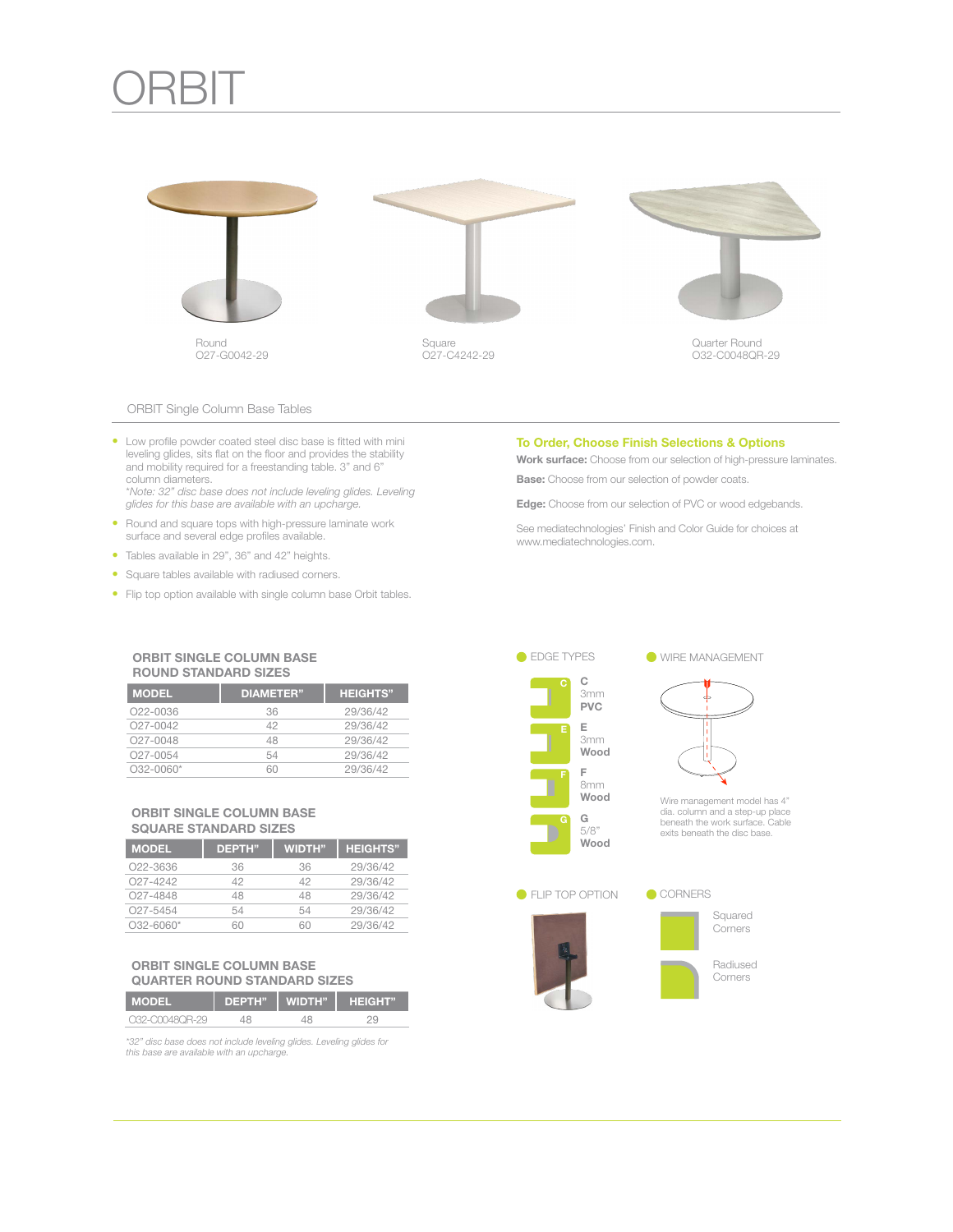# **ORBIT**









O32-GRT6096-29 Racetrack

ORBIT Multi Column Base Tables

• Low profile powder coated steel disc base is fitted with mini leveling glides, sits flat on the floor and provides the stability and mobility required for a freestanding table. 3" and 6" column diameters.

\**Note: 32" disc base does not include leveling glides. Leveling glides for this base are available with an upcharge.*

- • Rectangular, Boat and Racetrack tops with high-pressure laminate worksurface and several edge profiles available.
- • Tables available in 29", 36" and 42" heights.

## ORBIT MULTI COLUMN BASES BOAT STANDARD SIZES

| <b>MODEL</b>     | <b>DEPTH</b> " | <b>WIDTH"</b> | <b>HEIGHTS"</b> |
|------------------|----------------|---------------|-----------------|
| O22- BT30/3672   | 36             | 72            | 29/36/42        |
| O22- BT30/3684   | 36             | 84            | 29/36/42        |
| O22- BT30/3696   | 36             | 96            | 29/36/42        |
| O22- BT30/36120* | 36             | 120           | 29/36/42        |
| O27- BT36/4860   | 48             | 60            | 29/36/42        |
| O27- BT36/4872   | 48             | 72            | 29/36/42        |
| O27- BT36/4884   | 48             | 84            | 29/36/42        |
| O27- BT36/4896   | 48             | 96            | 29/36/42        |
| O27- BT36/48120* | 48             | 120           | 29/36/42        |
| O27- BT36/48144* | 48             | 144           | 29/36/42        |
| O32- BT48/6072   | 60             | 72            | 29/36/42        |
| O32- BT48/6084   | 60             | 84            | 29/36/42        |
| O32- BT48/6096   | 60             | 96            | 29/36/42        |
| O32- BT48/60120* | 60             | 120           | 29/36/42        |
| O32- BT48/60144* | 60             | 144           | 29/36/42        |

### ORBIT MULTI COLUMN BASES RACETRACK STANDARD SIZES

| <b>MODEL</b>  | <b>DEPTH"</b> | <b>WIDTH"</b> | <b>HEIGHTS"</b> |
|---------------|---------------|---------------|-----------------|
| O22- RT3672   | 36            | 72            | 29/36/42        |
| O22- RT3684   | 36            | 84            | 29/36/42        |
| O22- RT3696   | 36            | 96            | 29/36/42        |
| O22- RT36120* | 36            | 120           | 29/36/42        |
| O27- RT4860   | 48            | 60            | 29/36/42        |
| O27-RT4872    | 48            | 72            | 29/36/42        |
| O27- RT4884   | 48            | 84            | 29/36/42        |
| O27- RT4896   | 48            | 96            | 29/36/42        |
| O27- RT48120* | 48            | 120           | 29/36/42        |
| O27- RT48144* | 48            | 144           | 29/36/42        |
| O32- RT6072   | 60            | 72            | 29/36/42        |
| O32- RT6084   | 60            | 84            | 29/36/42        |
| O32- RT6096   | 60            | 96            | 29/36/42        |
| O32- RT60120* | 60            | 120           | 29/36/42        |
| O32- RT60144* | 60            | 144           | 29/36/42        |

## To Order, Choose Finish Selections & Options

**Base:** Choose from our selection of powder coats.

Work surface: Choose from our selection of high-pressure laminates.

Edge: Choose from our PVC or Wood edgeband colors.

See mediatechnologies' Finish and Color Guide for choices or visit www.mediatechnologies.com.



**EDGE TYPES** WIRE MANAGEMENT

## Wire management model has 4" dia. column and a step-up place beneath the work surface. Cable exits beneath the disc base.

*\*Rectangular and Boat tops only*

## ORBIT MULTI COLUMN BASES RECTANGULAR STANDARD SIZES

| O32- BT48/60144*                                                    | 60            | 144           | 29/36/42        |
|---------------------------------------------------------------------|---------------|---------------|-----------------|
|                                                                     |               |               |                 |
| <b>ORBIT MULTI COLUMN BASES</b>                                     |               |               |                 |
| <b>RACETRACK STANDARD SIZES</b>                                     |               |               |                 |
| <b>MODEL</b>                                                        | <b>DEPTH"</b> | <b>WIDTH"</b> | <b>HEIGHTS"</b> |
| O22- RT3672                                                         | 36            | 72            | 29/36/42        |
| O22- RT3684                                                         | 36            | 84            | 29/36/42        |
| O22- RT3696                                                         | 36            | 96            | 29/36/42        |
| O22- RT36120*                                                       | 36            | 120           | 29/36/42        |
| O27- RT4860                                                         | 48            | 60            | 29/36/42        |
| O27- RT4872                                                         | 48            | 72            | 29/36/42        |
| O27- RT4884                                                         | 48            | 84            | 29/36/42        |
| O27- RT4896                                                         | 48            | 96            | 29/36/42        |
| O27- RT48120*                                                       | 48            | 120           | 29/36/42        |
| O27- RT48144*                                                       | 48            | 144           | 29/36/42        |
| O32- RT6072                                                         | 60            | 72            | 29/36/42        |
| O32- RT6084                                                         | 60            | 84            | 29/36/42        |
| O32- RT6096                                                         | 60            | 96            | 29/36/42        |
| O32- RT60120*                                                       | 60            | 120           | 29/36/42        |
| O32- RT60144*                                                       | 60            | 144           | 29/36/42        |
|                                                                     |               |               |                 |
| Note: *Tables 120" width and greater require 3 bases.               |               |               |                 |
| **Tables smaller than 022-3672 only available in Rectangular shape. |               |               |                 |